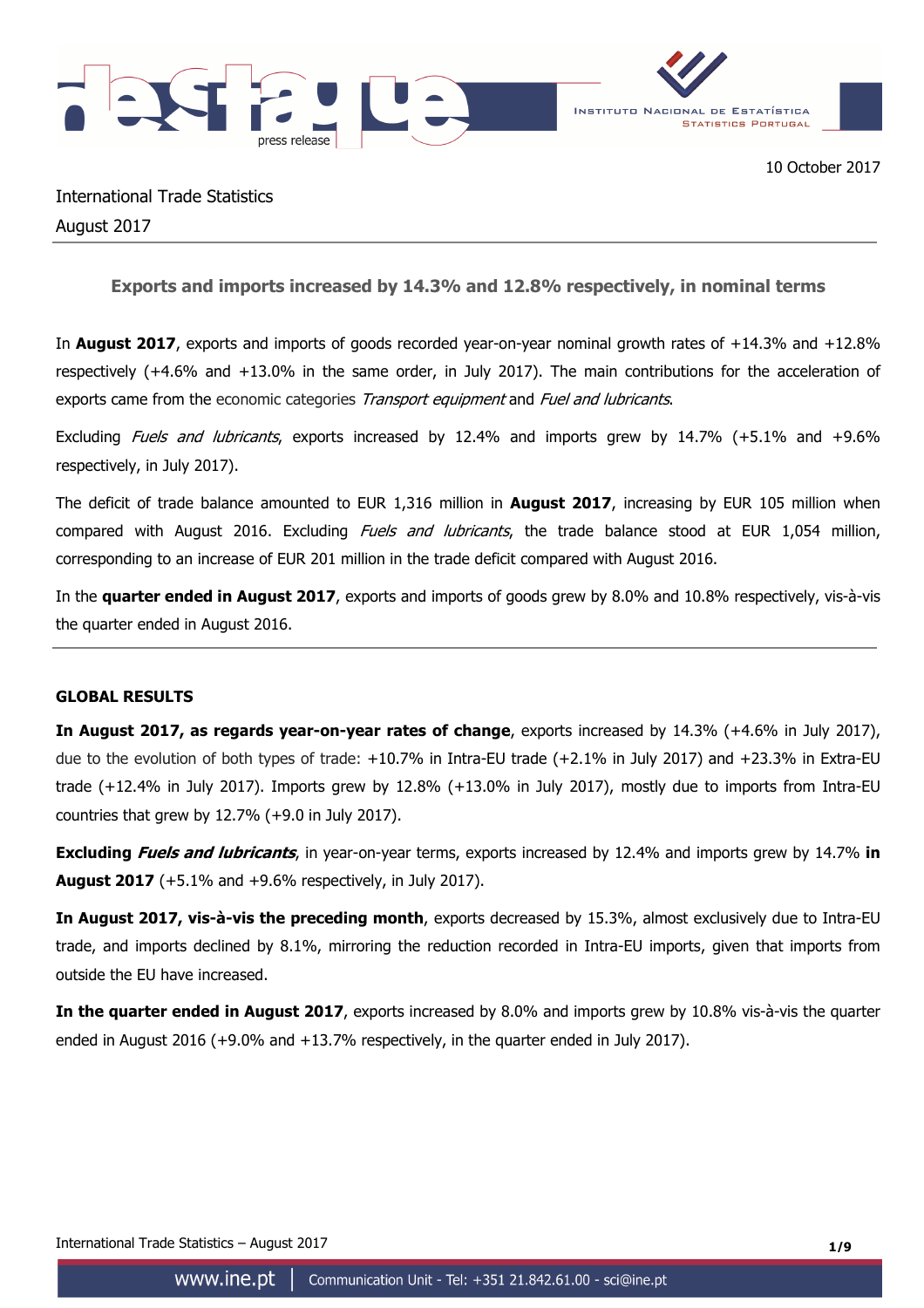# press release

INSTITUTO NACIONAL DE ESTATÍSTICA **STATISTICS PORTUGAL** 

| <b>EXPORTS</b> |                                                                                                                                                                                                     |                                                                                                          |                                                                                                        |                                                                                                 |                                                                                                          |                                                                                              |                                                                                                  |                                                                                                       |
|----------------|-----------------------------------------------------------------------------------------------------------------------------------------------------------------------------------------------------|----------------------------------------------------------------------------------------------------------|--------------------------------------------------------------------------------------------------------|-------------------------------------------------------------------------------------------------|----------------------------------------------------------------------------------------------------------|----------------------------------------------------------------------------------------------|--------------------------------------------------------------------------------------------------|-------------------------------------------------------------------------------------------------------|
|                |                                                                                                                                                                                                     |                                                                                                          | <b>TOTAL</b>                                                                                           |                                                                                                 |                                                                                                          | <b>TOTAL EXCLUDING FUELS AND</b><br><b>LUBRICANTS</b>                                        |                                                                                                  | <b>TOTAL</b><br><b>QUARTER ENDED IN:</b>                                                              |
| <b>YEAR</b>    | <b>MONTH</b>                                                                                                                                                                                        |                                                                                                          |                                                                                                        | <b>GROWTH RATE (%)</b>                                                                          |                                                                                                          |                                                                                              | <b>GROWTH RATE (%)</b>                                                                           | <b>GROWTH RATE (%)</b>                                                                                |
|                |                                                                                                                                                                                                     | € Million                                                                                                | Year-on-<br>year                                                                                       | Month-to-<br>month                                                                              | € Million                                                                                                | Year-on-<br>year                                                                             | Month-to-<br>month                                                                               | Year-on-year                                                                                          |
| 2015           | <b>AUGUST</b><br><b>SEPTEMBER</b><br><b>OCTOBER</b><br><b>NOVEMBER</b><br><b>DECEMBER</b>                                                                                                           | 3,303<br>4,123<br>4,496<br>4,316<br>3,633                                                                | 2.1<br>1.4<br>$-3.0$<br>4.6<br>$-1.6$                                                                  | $-29.6$<br>24.8<br>9.0<br>$-4.0$<br>$-15.8$                                                     | 3,002<br>3,847<br>4,200<br>4,044<br>3,412                                                                | 4.6<br>2.8<br>$-1.2$<br>8.0<br>0.7                                                           | $-30.8$<br>28.2<br>9.2<br>$-3.7$<br>$-15.6$                                                      | 5.3<br>2.8<br>$-0.1$<br>0.8<br>$-0.1$                                                                 |
|                | <b>TOTAL</b>                                                                                                                                                                                        | 50,022                                                                                                   | 0.8                                                                                                    |                                                                                                 | 47,016                                                                                                   | 2.3                                                                                          |                                                                                                  |                                                                                                       |
| 2016           | <b>JANUARY</b><br><b>FEBRUARY</b><br><b>MARCH</b><br><b>APRIL</b><br>MAY<br><b>JUNE</b><br><b>JULY</b><br><b>AUGUST</b><br><b>SEPTEMBER</b><br><b>OCTOBER</b><br><b>NOVEMBER</b><br><b>DECEMBER</b> | 3,657<br>4,009<br>4,219<br>4,116<br>4,195<br>4,459<br>4,464<br>3,463<br>4,392<br>4,332<br>4,660<br>4,056 | $-2.7$<br>1.7<br>$-3.8$<br>$-2.6$<br>$-0.7$<br>$-1.7$<br>$-4.8$<br>4.9<br>6.5<br>$-3.6$<br>8.0<br>11.6 | 0.7<br>9.6<br>5.3<br>$-2.5$<br>1.9<br>6.3<br>0.1<br>$-22.4$<br>26.8<br>$-1.4$<br>7.6<br>$-13.0$ | 3,440<br>3,816<br>4,037<br>3,919<br>3,960<br>4,175<br>4,195<br>3,211<br>4,144<br>4,022<br>4,385<br>3,713 | $-1.6$<br>4.0<br>$-1.1$<br>1.0<br>2.3<br>0.9<br>$-3.3$<br>7.0<br>7.7<br>$-4.2$<br>8.4<br>8.8 | 0.8<br>10.9<br>5.8<br>$-2.9$<br>1.0<br>5.4<br>0.5<br>$-23.5$<br>29.1<br>$-2.9$<br>9.0<br>$-15.3$ | 0.3<br>$-0.8$<br>$-1.7$<br>$-1.7$<br>$-2.4$<br>$-1.7$<br>$-2.5$<br>$-1.2$<br>1.7<br>2.2<br>3.5<br>4.9 |
|                |                                                                                                                                                                                                     |                                                                                                          |                                                                                                        |                                                                                                 |                                                                                                          |                                                                                              |                                                                                                  |                                                                                                       |
| 2017           | <b>JANUARY</b><br><b>FEBRUARY</b><br><b>MARCH</b><br><b>APRIL</b><br>MAY<br><b>JUNE</b><br><b>JULY</b>                                                                                              | 4,344<br>4,356<br>5,241<br>4,122<br>4,873<br>4,757<br>4,670                                              | 18.8<br>8.7<br>24.2<br>0.2<br>16.2<br>6.7<br>4.6                                                       | 7.1<br>0.3<br>20.3<br>$-21.3$<br>18.2<br>$-2.4$<br>$-1.8$                                       | 3,999<br>4,012<br>4,905<br>3,817<br>4,549<br>4,478<br>4,410                                              | 16.3<br>5.1<br>21.5<br>$-2.6$<br>14.9<br>7.2<br>5.1                                          | 7.7<br>0.3<br>22.3<br>$-22.2$<br>19.2<br>$-1.6$<br>$-1.5$                                        | 12.5<br>12.9<br>17.3<br>11.1<br>13.6<br>7.7<br>9.0                                                    |
|                | <b>AUGUST</b>                                                                                                                                                                                       | 3,957                                                                                                    | 14.3                                                                                                   | $-15.3$                                                                                         | 3,608                                                                                                    | 12.4                                                                                         | $-18.2$                                                                                          | 8.0                                                                                                   |



International Trade Statistics – August 2017 **2/9**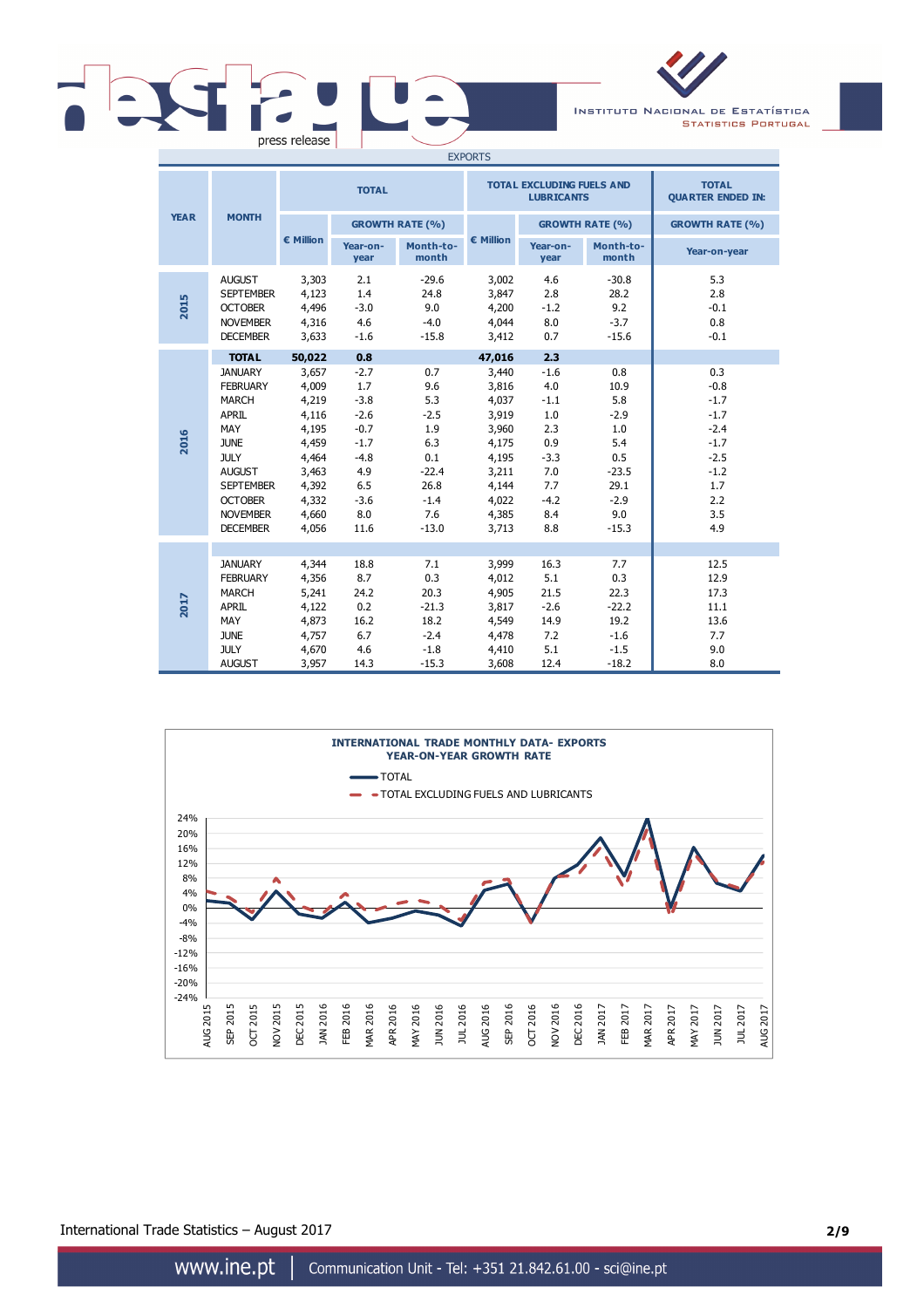

INSTITUTO NACIONAL DE ESTATÍSTICA **STATISTICS PORTUGAL** 

| <b>IMPORTS</b> |                                                                                                                                                                                              |                                                                                                 |                                                                                                      |                                                                                                       |                                                                                                 |                                                                                           |                                                                                                       |                                                                                              |
|----------------|----------------------------------------------------------------------------------------------------------------------------------------------------------------------------------------------|-------------------------------------------------------------------------------------------------|------------------------------------------------------------------------------------------------------|-------------------------------------------------------------------------------------------------------|-------------------------------------------------------------------------------------------------|-------------------------------------------------------------------------------------------|-------------------------------------------------------------------------------------------------------|----------------------------------------------------------------------------------------------|
|                |                                                                                                                                                                                              | <b>TOTAL</b>                                                                                    |                                                                                                      |                                                                                                       |                                                                                                 | <b>TOTAL EXCLUDING FUELS AND</b><br><b>LUBRICANTS</b>                                     |                                                                                                       | <b>TOTAL</b><br><b>QUARTER ENDED IN:</b>                                                     |
| <b>YEAR</b>    | <b>MONTH</b>                                                                                                                                                                                 |                                                                                                 |                                                                                                      | <b>GROWTH RATE (%)</b>                                                                                |                                                                                                 |                                                                                           | <b>GROWTH RATE (%)</b>                                                                                | <b>GROWTH RATE (%)</b>                                                                       |
|                | $\epsilon$ Million<br>Month-to-<br>Year-on-<br>month<br>year                                                                                                                                 | € Million                                                                                       | Year-on-<br>year                                                                                     | Month-to-<br>month                                                                                    | Year-on-year                                                                                    |                                                                                           |                                                                                                       |                                                                                              |
| 2015           | <b>AUGUST</b><br><b>SEPTEMBER</b><br><b>OCTOBER</b><br><b>NOVEMBER</b><br><b>DECEMBER</b>                                                                                                    | 4,236<br>5,237<br>5,329<br>5,030<br>4,840                                                       | 2.0<br>$-0.2$<br>$-3.3$<br>2.1<br>1.1                                                                | $-22.1$<br>23.6<br>1.7<br>$-5.6$<br>$-3.8$                                                            | 3,571<br>4,620<br>4,706<br>4,471<br>4,293                                                       | 5.9<br>6.8<br>2.0<br>5.3<br>7.1                                                           | $-24.4$<br>29.4<br>1.9<br>$-5.0$<br>$-4.0$                                                            | 2.9<br>0.4<br>$-0.7$<br>$-0.5$<br>$-0.1$                                                     |
|                | <b>TOTAL</b>                                                                                                                                                                                 | 61,243                                                                                          | 1.5                                                                                                  |                                                                                                       | 55,105                                                                                          | 5.1                                                                                       |                                                                                                       |                                                                                              |
| 2016           | <b>JANUARY</b><br><b>FEBRUARY</b><br><b>MARCH</b><br>APRIL<br>MAY<br><b>JUNE</b><br><b>JULY</b><br><b>AUGUST</b><br><b>SEPTEMBER</b><br><b>OCTOBER</b><br><b>NOVEMBER</b><br><b>DECEMBER</b> | 4,347<br>4,709<br>5,319<br>4,891<br>5,171<br>5,409<br>5,075<br>4,674<br>5,393<br>5,255<br>5,510 | $-2.2$<br>4.4<br>0.3<br>$-5.7$<br>$-3.6$<br>$-0.3$<br>$-6.7$<br>10.3<br>3.0<br>$-1.4$<br>9.5<br>13.4 | $-10.2$<br>8.3<br>13.0<br>$-8.1$<br>5.7<br>4.6<br>$-6.2$<br>$-7.9$<br>15.4<br>$-2.6$<br>4.9<br>$-0.4$ | 3,980<br>4,317<br>4,830<br>4,496<br>4,732<br>4,860<br>4,600<br>4,063<br>4,840<br>4,679<br>4,986 | 4.2<br>6.8<br>4.0<br>1.4<br>6.8<br>3.7<br>$-2.6$<br>13.8<br>4.8<br>$-0.6$<br>11.5<br>10.0 | $-7.3$<br>8.5<br>11.9<br>$-6.9$<br>5.2<br>2.7<br>$-5.4$<br>$-11.7$<br>19.1<br>$-3.3$<br>6.6<br>$-5.3$ | 0.4<br>1.1<br>0.8<br>$-0.5$<br>$-3.0$<br>$-3.2$<br>$-3.5$<br>0.4<br>1.5<br>3.5<br>3.6<br>6.9 |
|                |                                                                                                                                                                                              | 5,489                                                                                           |                                                                                                      |                                                                                                       | 4,722                                                                                           |                                                                                           |                                                                                                       |                                                                                              |
| 2017           | <b>JANUARY</b><br><b>FEBRUARY</b><br><b>MARCH</b><br>APRIL<br>MAY<br><b>JUNE</b><br><b>JULY</b>                                                                                              | 5,348<br>5,177<br>6,142<br>5,415<br>6,279<br>5,794<br>5,735                                     | 23.0<br>10.0<br>15.5<br>10.7<br>21.4<br>7.1<br>13.0                                                  | $-2.6$<br>$-3.2$<br>18.6<br>$-11.8$<br>16.0<br>$-7.7$<br>$-1.0$                                       | 4,610<br>4,540<br>5,588<br>4,770<br>5,592<br>5,241<br>5,042                                     | 15.8<br>5.2<br>15.7<br>6.1<br>18.2<br>7.8<br>9.6                                          | $-2.4$<br>$-1.5$<br>23.1<br>$-14.6$<br>17.2<br>$-6.3$<br>$-3.8$                                       | 15.0<br>15.2<br>15.9<br>12.2<br>16.0<br>13.0<br>13.7                                         |
|                | <b>AUGUST</b>                                                                                                                                                                                | 5,272                                                                                           | 12.8                                                                                                 | $-8.1$                                                                                                | 4,662                                                                                           | 14.7                                                                                      | $-7.5$                                                                                                | 10.8                                                                                         |



International Trade Statistics – August 2017 **3/9**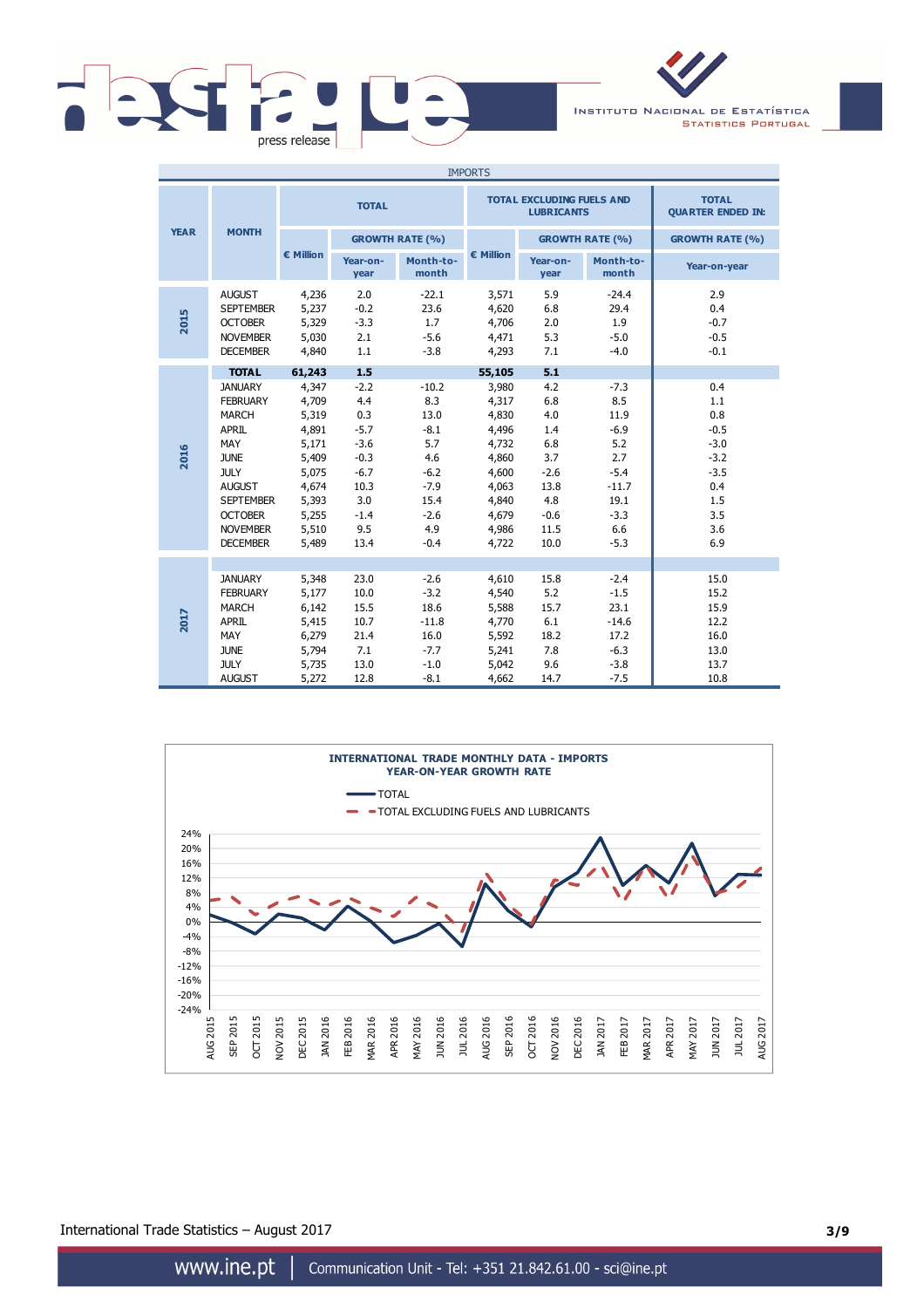

**In August 2017**, the **deficit in trade balance** reached EUR 1,316 million, which stood for an increase of EUR 105 million compared with August 2016.

**Excluding Fuels and lubricants**, **in August 2017**, trade balance stood at EUR -1,054 million, while in August 2016 it accounted for EUR -853 million.

| <b>TRADE BALANCE</b> |                                                                                                                                                                                                     |                                                                                                                              |                                                                                                      |                                                                                             |                                                                                                                        |                                                                                                                |                                                                                          |                                                                                                           |
|----------------------|-----------------------------------------------------------------------------------------------------------------------------------------------------------------------------------------------------|------------------------------------------------------------------------------------------------------------------------------|------------------------------------------------------------------------------------------------------|---------------------------------------------------------------------------------------------|------------------------------------------------------------------------------------------------------------------------|----------------------------------------------------------------------------------------------------------------|------------------------------------------------------------------------------------------|-----------------------------------------------------------------------------------------------------------|
|                      | <b>TOTAL</b>                                                                                                                                                                                        |                                                                                                                              |                                                                                                      | <b>TOTAL EXCLUDING FUELS AND</b><br><b>LUBRICANTS</b>                                       |                                                                                                                        | <b>TOTAL</b><br><b>QUARTER ENDED IN:</b>                                                                       |                                                                                          |                                                                                                           |
| <b>YEAR</b>          | <b>MONTH</b>                                                                                                                                                                                        |                                                                                                                              |                                                                                                      | GROWTH (10 <sup>6</sup> Eur)                                                                |                                                                                                                        |                                                                                                                | GROWTH (10 <sup>6</sup> Eur)                                                             | GROWTH (10 <sup>6</sup> Eur)                                                                              |
|                      |                                                                                                                                                                                                     | € Million                                                                                                                    | Year-on-<br>year                                                                                     | Month-to-<br>month                                                                          | € Million                                                                                                              | Year-on-<br>year                                                                                               | Month-to-<br>month                                                                       | Year-on-year                                                                                              |
| 2015                 | <b>AUGUST</b><br><b>SEPTEMBER</b><br><b>OCTOBER</b><br><b>NOVEMBER</b><br><b>DECEMBER</b>                                                                                                           | $-933$<br>$-1,114$<br>$-833$<br>$-715$<br>$-1,207$                                                                           | $-17$<br>65<br>39<br>85<br>$-112$                                                                    | $-183$<br>$-181$<br>281<br>118<br>$-492$                                                    | $-569$<br>$-774$<br>$-506$<br>$-427$<br>$-881$                                                                         | $-68$<br>$-192$<br>$-143$<br>74<br>$-263$                                                                      | $-183$<br>$-205$<br>268<br>79<br>$-454$                                                  | 211<br>275<br>87<br>189<br>12                                                                             |
|                      | <b>TOTAL</b>                                                                                                                                                                                        | $-11,221$                                                                                                                    | $-510$                                                                                               |                                                                                             | $-8,089$                                                                                                               | $-1,625$                                                                                                       |                                                                                          |                                                                                                           |
| 2016                 | <b>JANUARY</b><br><b>FEBRUARY</b><br><b>MARCH</b><br><b>APRIL</b><br>MAY<br><b>JUNE</b><br><b>JULY</b><br><b>AUGUST</b><br><b>SEPTEMBER</b><br><b>OCTOBER</b><br><b>NOVEMBER</b><br><b>DECEMBER</b> | $-690$<br>$-700$<br>$-1,100$<br>$-775$<br>$-977$<br>$-950$<br>$-611$<br>$-1,211$<br>$-1,001$<br>$-923$<br>$-850$<br>$-1,433$ | $-7$<br>$-131$<br>$-185$<br>187<br>165<br>$-62$<br>140<br>$-278$<br>113<br>$-90$<br>$-135$<br>$-226$ | 517<br>$-10$<br>$-400$<br>325<br>$-202$<br>27<br>339<br>$-600$<br>210<br>78<br>73<br>$-583$ | $-540$<br>$-501$<br>$-792$<br>$-577$<br>$-771$<br>$-685$<br>$-406$<br>$-853$<br>$-697$<br>$-657$<br>$-601$<br>$-1,009$ | $-215$<br>$-130$<br>$-232$<br>$-24$<br>$-209$<br>$-135$<br>$-20$<br>$-284$<br>77<br>$-151$<br>$-174$<br>$-128$ | 341<br>39<br>$-291$<br>215<br>$-194$<br>86<br>280<br>$-447$<br>156<br>40<br>56<br>$-408$ | $-34$<br>$-250$<br>$-323$<br>$-129$<br>167<br>290<br>243<br>$-200$<br>$-26$<br>$-256$<br>$-113$<br>$-451$ |
| 2017                 | <b>JANUARY</b><br><b>FEBRUARY</b><br><b>MARCH</b><br><b>APRIL</b><br>MAY<br><b>JUNE</b><br><b>JULY</b><br><b>AUGUST</b>                                                                             | $-1,004$<br>$-821$<br>$-901$<br>$-1,293$<br>$-1,405$<br>$-1,037$<br>$-1,065$<br>$-1,316$                                     | $-313$<br>$-121$<br>199<br>$-518$<br>$-429$<br>$-87$<br>$-454$<br>$-105$                             | 429<br>182<br>$-79$<br>$-392$<br>$-113$<br>368<br>$-28$<br>$-251$                           | $-610$<br>$-528$<br>$-683$<br>$-953$<br>$-1,043$<br>$-764$<br>$-633$<br>$-1,054$                                       | $-70$<br>$-27$<br>109<br>$-376$<br>$-272$<br>$-79$<br>$-227$<br>$-201$                                         | 399<br>82<br>$-155$<br>$-270$<br>$-90$<br>280<br>131<br>$-421$                           | $-674$<br>$-660$<br>$-236$<br>$-440$<br>$-747$<br>$-1,033$<br>$-970$<br>$-646$                            |



International Trade Statistics – August 2017 **4/9**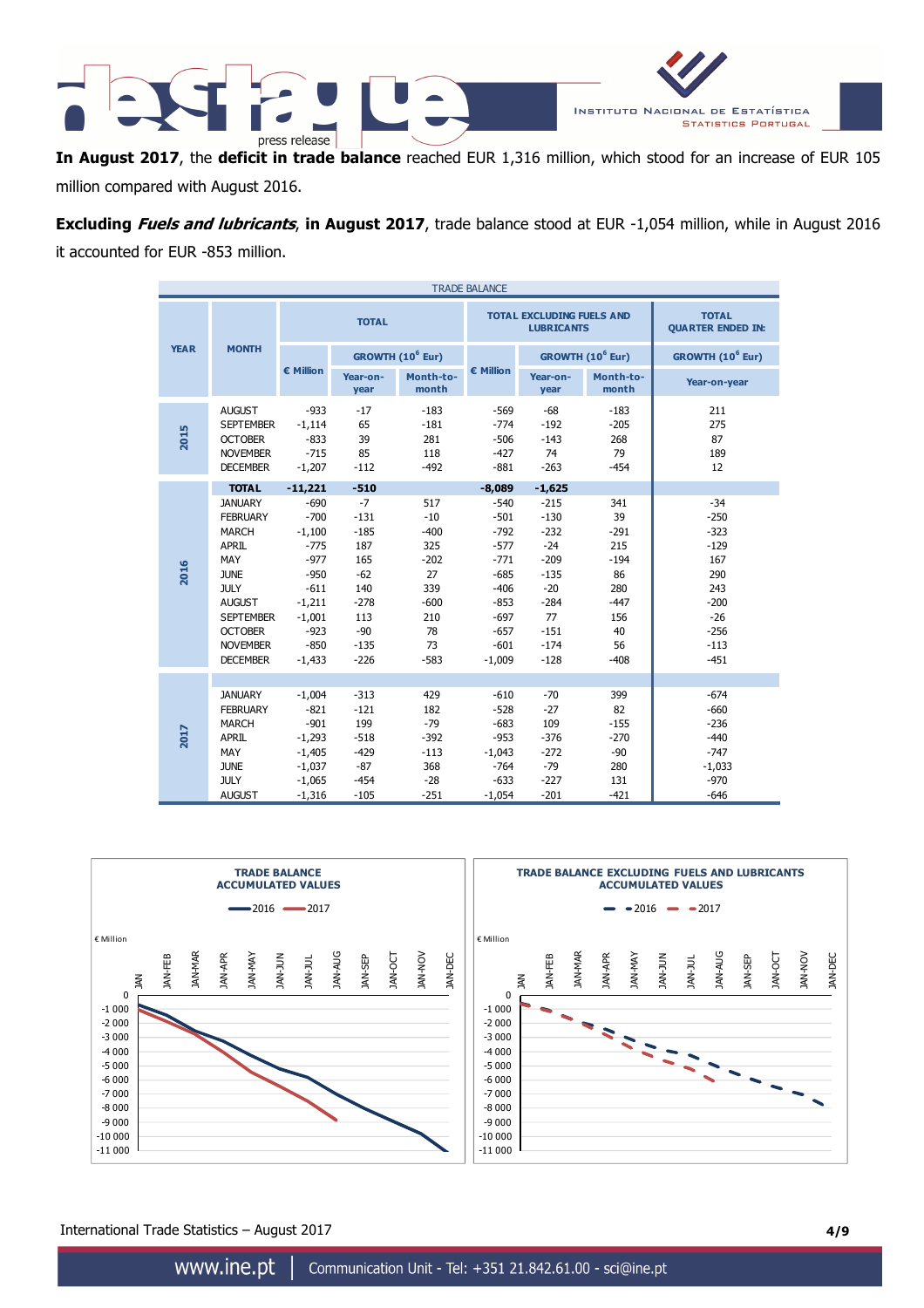

In **August 2017**, with regard to **exports**, all economic categories recorded increases compared with the same month of 2016, with the emphasis on the increases in *Transport equipment* (+39.1%), Industrial supplies (+10.1%) and Fuel and lubricants (+38.0%).

In **imports**, in comparison to the same month of 2016, the largest increases occurred in Industrial supplies (+24.2%) and Transport equipment (+30.6%).

|                                                       |                                           | <b>EXPORTS BY BEC</b> |                        |               |                          |                    |               |                              |
|-------------------------------------------------------|-------------------------------------------|-----------------------|------------------------|---------------|--------------------------|--------------------|---------------|------------------------------|
|                                                       |                                           |                       | <b>REFERENCE MONTH</b> |               | <b>QUARTER ENDED IN:</b> |                    |               |                              |
| <b>BROAD ECONOMIC CATEGORIES</b>                      | <b>GROWTH</b><br>€ Million<br><b>RATE</b> |                       |                        |               | € Million                |                    |               | <b>GROWTH</b><br><b>RATE</b> |
|                                                       | <b>AUG</b><br>2017                        | <b>AUG</b><br>2016    | <b>GROWTH</b>          | $\frac{9}{6}$ | <b>AUG</b><br>2017       | <b>AUG</b><br>2016 | <b>GROWTH</b> | $\frac{0}{0}$                |
| <b>FOOD AND BEVERAGES</b>                             | 460                                       | 435                   | 25                     | 5.7           | 1,429                    | 1,316              | 112           | 8.5                          |
|                                                       |                                           |                       |                        |               |                          |                    |               |                              |
| PRIMARY                                               | 159                                       | 128                   | 31                     | 24.6          | 442                      | 367                | 75            | 20.3                         |
| <b>PROCESSED</b>                                      | 301                                       | 308 <sub>1</sub>      | $-7$                   | $-2.2$        | 987                      | 949                | 38            | 4.0                          |
| INDUSTRIAL SUPPLIES NOT ELSEWHERE SPECIFIED           | 1,199                                     | 1.088                 | 110                    | 10.1          | 4,302                    | 3,970              | 332           | 8.4                          |
| PRIMARY                                               | 86                                        | 81 <sub>1</sub>       | 5                      | 6.8           | 320                      | 276                | 44            | 16.0                         |
| <b>PROCESSED</b>                                      | 1,112                                     | 1.008                 | 105                    | 10.4          | 3,982                    | 3,694              | 288           | 7.8                          |
| <b>FUELS AND LUBRICANTS</b>                           | 348                                       | 252                   | 96                     | 38.0          | 888                      | 806                | 82            | 10.1                         |
| PRIMARY                                               | ə                                         | $\theta$              | $\Theta$               | 118.4         | 1                        | 1                  | 1             | 100.7                        |
| <b>PROCESSED</b>                                      | 348                                       | 252 <sub>1</sub>      | 96                     | 38.0          | 887                      | 806                | 81            | 10.1                         |
| CAPITAL GOODS, AND PARTS AND ACCESSORIES THEREOF (1)  | 540                                       | 455                   | 85                     | 18.6          | 1,864                    | 1,604              | 260           | 16.2                         |
| CAPITAL GOODS (1)                                     | 346                                       | 259                   | 87                     | 33.8          | 1,170                    | 936                | 234           | 25.0                         |
| PARTS AND ACCESSORIES                                 | 193                                       | 196                   | $-3$                   | $-1.4$        | 694                      | 668                | 26            | 4.0                          |
|                                                       |                                           |                       |                        |               |                          |                    |               |                              |
| TRANSPORT EQUIPMENT AND PARTS AND ACCESSORIES THEREOF | 568                                       | 408                   | 160                    | 39.1          | 2.022                    | 1.859              | 164           | 8.8                          |
| PASSENGER MOTOR CARS                                  | 126                                       | 48                    | 78                     | 164.3         | 423                      | 435                | $-12$         | $-2.7$                       |
| <b>OTHER</b>                                          | 91                                        | 43 <sub>1</sub>       | 48                     | 110.3         | 316                      | 236                | 80            | 33.7                         |
| PARTS AND ACCESSORIES                                 | 350                                       | 317 <sub>1</sub>      | 33                     | 10.6          | 1,283                    | 1,187              | 96            | 8.1                          |
| CONSUMER GOODS NOT ELSEWHERE SPECIFIED                | 840                                       | 822                   | 18                     | 2.2           | 2,870                    | 2,824              | 47            | 1.7                          |
| <b>DURABLE</b>                                        | 95                                        | 81 <sub>1</sub>       | 14                     | 17.9          | 338                      | 306                | 32            | 10.3                         |
| <b>SEMI-DURABLE</b>                                   | 487                                       | 470                   | 17                     | 3.6           | 1,658                    | 1,617              | 41            | 2.5                          |
| <b>NON-DURABLE</b>                                    | 258                                       | $272+$                | $-13$                  | $-4.9$        | 875                      | 901                | $-26$         | $-2.9$                       |
| <b>GOODS NOT ELSEWHERE SPECIFIED</b>                  | $\overline{z}$                            | $\overline{2}$        | $\theta$               | 19.0          | 9                        | 8                  | $\theta$      | 5.5                          |
| (1) - EXCEPT TRANSPORT EQUIPMENT                      |                                           |                       |                        |               |                          |                    |               |                              |

| <b>IMPORTS BY BEC</b>                                 |                    |                    |                        |                              |                          |                    |                              |                |
|-------------------------------------------------------|--------------------|--------------------|------------------------|------------------------------|--------------------------|--------------------|------------------------------|----------------|
|                                                       |                    |                    | <b>REFERENCE MONTH</b> |                              | <b>OUARTER ENDED IN:</b> |                    |                              |                |
| <b>BROAD ECONOMIC CATEGORIES</b>                      |                    | € Million          |                        | <b>GROWTH</b><br><b>RATE</b> | € Million                |                    | <b>GROWTH</b><br><b>RATE</b> |                |
|                                                       | <b>AUG</b><br>2017 | <b>AUG</b><br>2016 | <b>GROWTH</b>          | $\frac{0}{0}$                | <b>AUG</b><br>2017       | <b>AUG</b><br>2016 | <b>GROWTH</b>                | O <sub>0</sub> |
|                                                       |                    |                    |                        |                              |                          |                    |                              |                |
| <b>FOOD AND BEVERAGES</b>                             | 811                | 791                | 21                     | 2.6                          | 2,310                    | 2,207              | 103                          | 4.7            |
| PRIMARY                                               | 347                | 334                | 12                     | 3.7                          | 932                      | 919                | 13                           | 1.4            |
| <b>PROCESSED</b>                                      | 465                | 456                | 8                      | 1.8                          | 1,379                    | 1,288              | 90                           | 7.0            |
| INDUSTRIAL SUPPLIES NOT ELSEWHERE SPECIFIED           | 1.410              | 1.135              | 275                    | 24.2                         | 4,821                    | 4,219              | 601                          | 14.2           |
| PRIMARY                                               | 160                | 113                | 48                     | 42.3                         | 466                      | 443                | 24                           | 5.3            |
| <b>PROCESSED</b>                                      | 1,250              | 1,022              | 227                    | 22.2                         | 4,354                    | 3,777              | 577                          | 15.3           |
| <b>FUELS AND LUBRICANTS</b>                           | 610                | 611                | $-1$                   | $-0.1$                       | 1.855                    | 1.635              | 220                          | 13.5           |
| PRIMARY                                               | 461                | 504                | $-42$                  | $-8.4$                       | 1,444                    | 1,280              | 164                          | 12.8           |
| <b>PROCESSED</b>                                      | 149                | 107                | 42                     | 38.8                         | 411                      | 354                | 57                           | 16.0           |
| CAPITAL GOODS, AND PARTS AND ACCESSORIES THEREOF (1)  | 801                | 711                | 90                     | 12.7                         | 2,705                    | 2.348              | 357                          | 15.2           |
| CAPITAL GOODS (1)                                     | 473                | 418                | 55                     | 13.2                         | 1,583                    | 1,387              | 196                          | 14.1           |
| PARTS AND ACCESSORIES                                 | 328                | 293                | 35                     | 11.8                         | 1,122                    | 961                | 161                          | 16.8           |
| TRANSPORT EQUIPMENT AND PARTS AND ACCESSORIES THEREOF | 771                | 591                | 180                    | 30.6                         | 2,508                    | 2.271              | 237                          | 10.4           |
| PASSENGER MOTOR CARS                                  | 248                | 222                | 26                     | 11.6                         | 963                      | 860                | 102                          | 11.9           |
| <b>OTHER</b>                                          | 209                | 144                | 66                     | 45.8                         | 489                      | 448                | 41                           | 9.3            |
| PARTS AND ACCESSORIES                                 | 313                | 225                | 89                     | 39.6                         | 1,056                    | 963                | 93                           | 9.7            |
| CONSUMER GOODS NOT ELSEWHERE SPECIFIED                | 868                | 834                | 34                     | 4.1                          | 2,600                    | 2,474              | 126                          | 5.1            |
| <b>DURABLE</b>                                        | 133                | 125                | 8                      | 6.7                          | 420                      | 401                | 19                           | 4.7            |
| SEMI-DURABLE                                          | 368                | 356                | 12                     | 3.3                          | 1,067                    | 998                | 69                           | 6.9            |
| NON-DURABLE                                           | 367                | 353                | 14                     | 3.9                          | 1,113                    | 1,076              | 38                           | 3.5            |
| <b>GOODS NOT ELSEWHERE SPECIFIED</b>                  | $\Theta$           | $\mathbf{1}$       | $-1$                   | $-87.1$                      | $\overline{2}$           | $\overline{4}$     | $-2$                         | $-49.8$        |
| (1) - EXCEPT TRANSPORT EOUIPMENT                      |                    |                    |                        |                              |                          |                    |                              |                |

International Trade Statistics – August 2017 **5/9**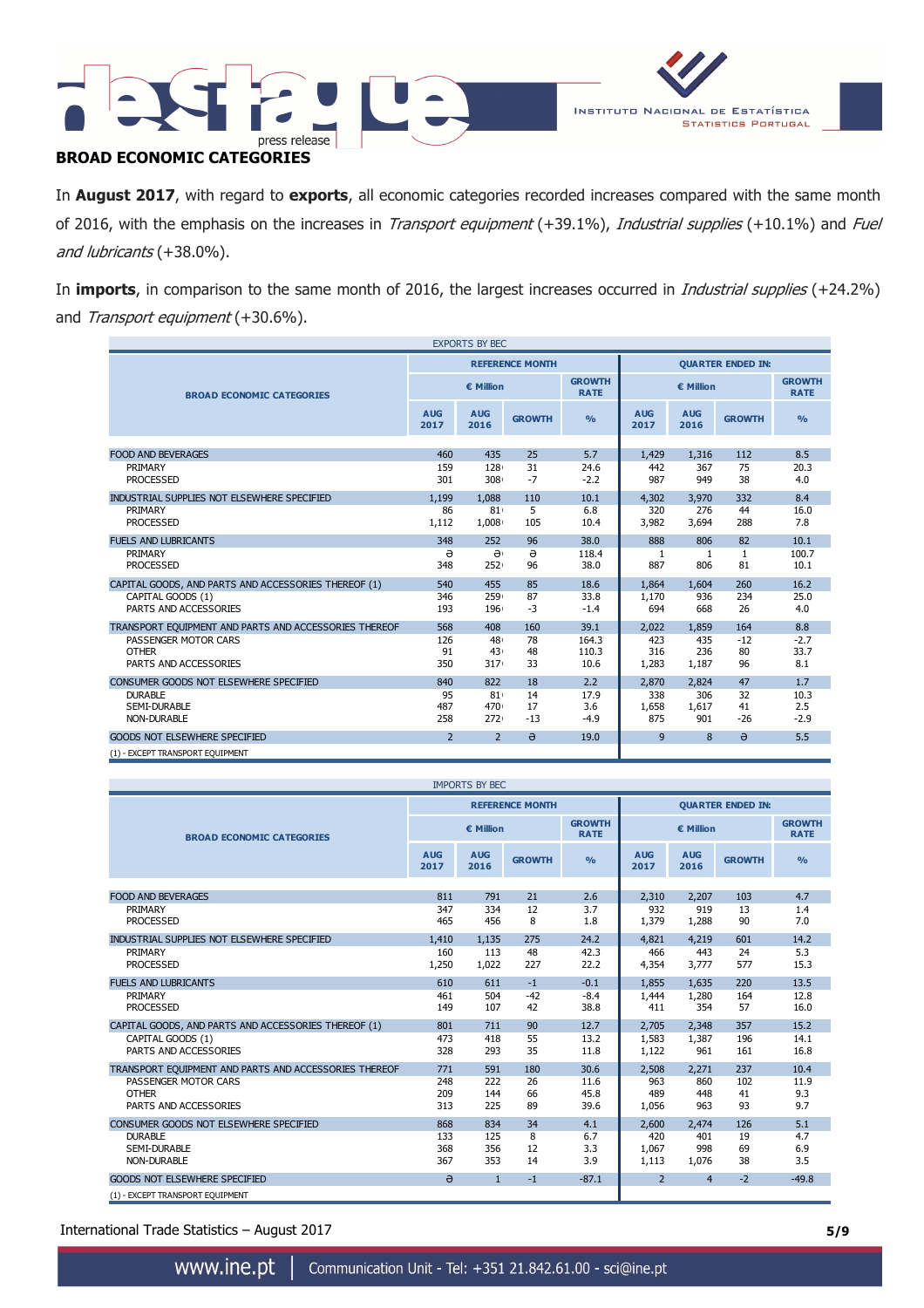



# **MAIN PARTNER COUNTRIES**

In **August 2017**, having in consideration the main destination countries in 2016, compared with the same month a year earlier, the largest increases were recorded in **exports** to Germany and Spain (corresponding to +21.1% and +8.3% respectively).

With regard to **imports**, as far as the main partner countries in 2016 are concerned, in **August 2017**, vis-à-vis August 2016, the emphasis was on the increases in imports from Germany and Spain (corresponding to +26.3% and +8.0% respectively). In this month, only imports from Brazil decreased (corresponding to -60.8%).

| EXPORTS BY COUNTRIES AND ECONOMIC ZONES  |                                           |                    |                        |                |                          |                    |                              |               |
|------------------------------------------|-------------------------------------------|--------------------|------------------------|----------------|--------------------------|--------------------|------------------------------|---------------|
|                                          |                                           |                    | <b>REFERENCE MONTH</b> |                | <b>QUARTER ENDED IN:</b> |                    |                              |               |
| <b>COUNTRIES AND ECONOMIC ZONES</b>      | <b>GROWTH</b><br>€ Million<br><b>RATE</b> |                    |                        | € Million      |                          |                    | <b>GROWTH</b><br><b>RATE</b> |               |
|                                          | <b>AUG</b><br>2017                        | <b>AUG</b><br>2016 | <b>GROWTH</b>          | O <sub>0</sub> | <b>AUG</b><br>2017       | <b>AUG</b><br>2016 | <b>GROWTH</b>                | $\frac{0}{0}$ |
|                                          |                                           |                    |                        |                |                          |                    |                              |               |
| <b>MAIN PARTNER COUNTRIES IN 2016:</b>   |                                           |                    |                        |                |                          |                    |                              |               |
| <b>ES SPAIN</b>                          | 960                                       | 886                | 74                     | 8.3            | 3,318                    | 3,215              | 103                          | 3.2           |
| FR FRANCE                                | 390                                       | 392                | $-2$                   | $-0.5$         | 1,628                    | 1,552              | 75                           | 4.9           |
| DE GERMANY                               | 467                                       | 386                | 81                     | 21.1           | 1,532                    | 1,458              | 73                           | 5.0           |
| <b>GB UNITED KINGDOM</b>                 | 276                                       | 221                | 55                     | 24.8           | 913                      | 863                | 50                           | 5.8           |
| US UNITED STATES                         | 243                                       | 187                | 57                     | 30.3           | 707                      | 652                | 55                           | 8.4           |
| NL NETHERLANDS                           | 172                                       | 136                | 36                     | 26.5           | 566                      | 477                | 90                           | 18.9          |
| IT ITALY                                 | 96                                        | 87                 | 9                      | 10.7           | 441                      | 392                | 49                           | 12.5          |
| AO ANGOLA                                | 143                                       | 119                | 24                     | 20.2           | 461                      | 329                | 132                          | 40.1          |
| <b>BE BELGIUM</b>                        | 75                                        | 85                 | $-10$                  | $-11.6$        | 294                      | 291                | 3                            | 1.1           |
| MA MOROCCO                               | 38                                        | 53                 | $-15$                  | $-28.3$        | 146                      | 178                | $-33$                        | $-18.5$       |
| <b>TOTAL EURO ZONE</b>                   | 2,263                                     | 2,079              | 184                    | 8.9            | 8,173                    | 7,755              | 418                          | 5.4           |
| TOTAL EUROPEAN UNION (28 MEMBERS STATES) | 2,757                                     | 2,490              | 267                    | 10.7           | 9,806                    | 9,253              | 553                          | 6.0           |
| <b>TOTAL EXTRA-EU</b>                    | 1,199                                     | 973                | 227                    | 23.3           | 3,577                    | 3,133              | 444                          | 14.2          |

| IMPORTS BY COUNTRIES AND ECONOMIC ZONES  |                    |                    |                        |                              |                          |                    |               |                              |
|------------------------------------------|--------------------|--------------------|------------------------|------------------------------|--------------------------|--------------------|---------------|------------------------------|
|                                          |                    |                    | <b>REFERENCE MONTH</b> |                              | <b>QUARTER ENDED IN:</b> |                    |               |                              |
| <b>COUNTRIES AND ECONOMIC ZONES</b>      |                    | € Million          |                        | <b>GROWTH</b><br><b>RATE</b> |                          | € Million          |               | <b>GROWTH</b><br><b>RATE</b> |
|                                          | <b>AUG</b><br>2017 | <b>AUG</b><br>2016 | <b>GROWTH</b>          | $\frac{0}{0}$                | <b>AUG</b><br>2017       | <b>AUG</b><br>2016 | <b>GROWTH</b> | $\frac{9}{6}$                |
|                                          |                    |                    |                        |                              |                          |                    |               |                              |
| <b>MAIN PARTNER COUNTRIES IN 2016:</b>   |                    |                    |                        |                              |                          |                    |               |                              |
| <b>ES SPAIN</b>                          | 1,640              | 1,519              | 122                    | 8.0                          | 5,391                    | 5,018              | 373           | 7.4                          |
| <b>DE GERMANY</b>                        | 702                | 556                | 146                    | 26.3                         | 2,273                    | 1,975              | 298           | 15.1                         |
| FR FRANCE                                | 326                | 315                | 11                     | 3.5                          | 1,169                    | 1,092              | 76            | 7.0                          |
| IT ITALY                                 | 213                | 200                | 13                     | 6.6                          | 917                      | 801                | 116           | 14.5                         |
| NL NETHERLANDS                           | 321                | 255                | 66                     | 25.8                         | 919                      | 783                | 137           | 17.4                         |
| <b>GB UNITED KINGDOM</b>                 | 130                | 129                | 1                      | 0.5                          | 433                      | 451                | $-18$         | $-4.0$                       |
| CN CHINA                                 | 201                | 157                | 43                     | 27.4                         | 563                      | 460                | 103           | 22.4                         |
| BE BELGIUM                               | 151                | 125                | 26                     | 20.7                         | 477                      | 421                | 56            | 13.4                         |
| <b>RU RUSSIA</b>                         | 181                | 113                | 68                     | 59.7                         | 412                      | 379                | 33            | 8.8                          |
| <b>BR BRAZIL</b>                         | 62                 | 159                | $-97$                  | $-60.8$                      | 349                      | 367                | $-18$         | $-4.9$                       |
| <b>TOTAL EURO ZONE</b>                   | 3,480              | 3,097              | 384                    | 12.4                         | 11,568                   | 10,514             | 1054          | 10.0                         |
| TOTAL EUROPEAN UNION (28 MEMBERS STATES) | 3,834              | 3,402              | 432                    | 12.7                         | 12,705                   | 11,606             | 1099          | 9.5                          |
| <b>TOTAL EXTRA-EU</b>                    | 1,438              | 1,272              | 166                    | 13.1                         | 4,096                    | 3,552              | 544           | 15.3                         |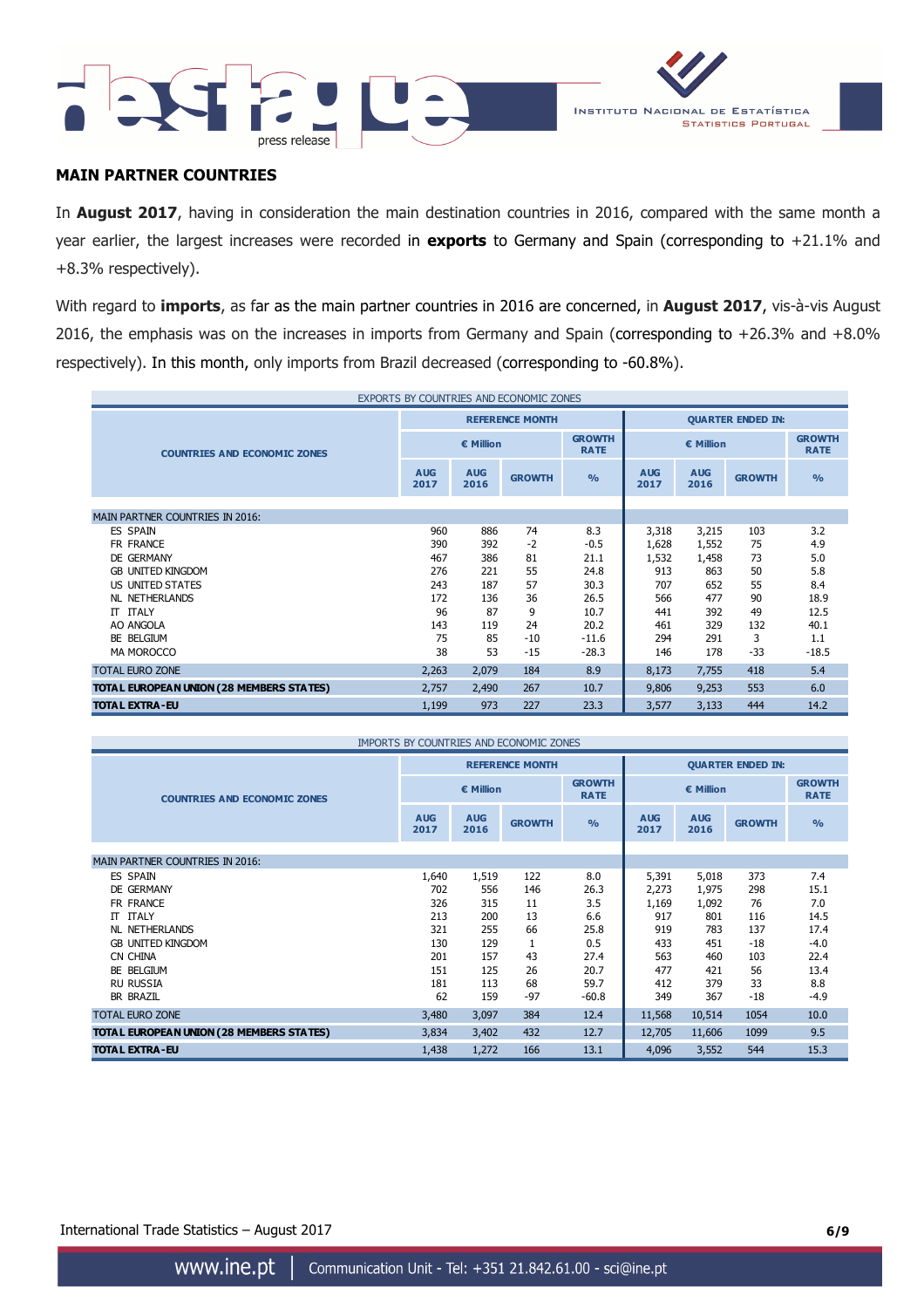



# **UNIT VALUE INDICES FOR INTERNATIONAL TRADE IN GOODS**

In compliance with the timetable defined for the dissemination of the Quarterly Unit Value Indices for International Trade, this press release makes available results for the 2<sup>nd</sup> quarter 2017 on a 70 days basis, compiled with a wider set of data than the available in the 40 days basis disseminated on the previous press release.

This new revised version concerning the  $2^{nd}$  quarter 2017 results from the incorporation of the most recent data on International Trade in Goods, although without significant changes in relation to the previous version:

|                                                    |                                                                              | 2 <sup>nd</sup> QUARTER 2017 |                                                                              |                         |
|----------------------------------------------------|------------------------------------------------------------------------------|------------------------------|------------------------------------------------------------------------------|-------------------------|
| <b>GROWTH RATE (%)</b><br><b>PRICE</b>             | <b>EXPORTS</b><br><b>PREVIOUS</b><br><b>PUBLICATION PUBLICATION</b><br>(40D) | <b>CURRENT</b><br>(70D)      | <b>IMPORTS</b><br><b>PREVIOUS</b><br><b>PUBLICATION PUBLICATION</b><br>(40D) | <b>CURRENT</b><br>(70D) |
| <b>TOTAL</b>                                       | 3.2                                                                          | 3.5                          | 4.9                                                                          | 5.0                     |
| <b>TOTAL EXCLUING PETROLEUM</b><br><b>PRODUCTS</b> | 2.3                                                                          | 2.5                          | 3.6                                                                          | 3.7                     |

The results obtained show that the unit value index in both imports and exports continues with a positive year-on-year rate of change, however, with values lower than those recorded in the previous quarter. In this quarter, petroleum products had less influence on prices than they did in the preceding quarter. The loss in terms of trade (relative price of exports in terms of imports), recorded a slight decrease in this quarter compared to the previous period.



**NOTE**:





International Trade Statistics – August 2017 **7/9**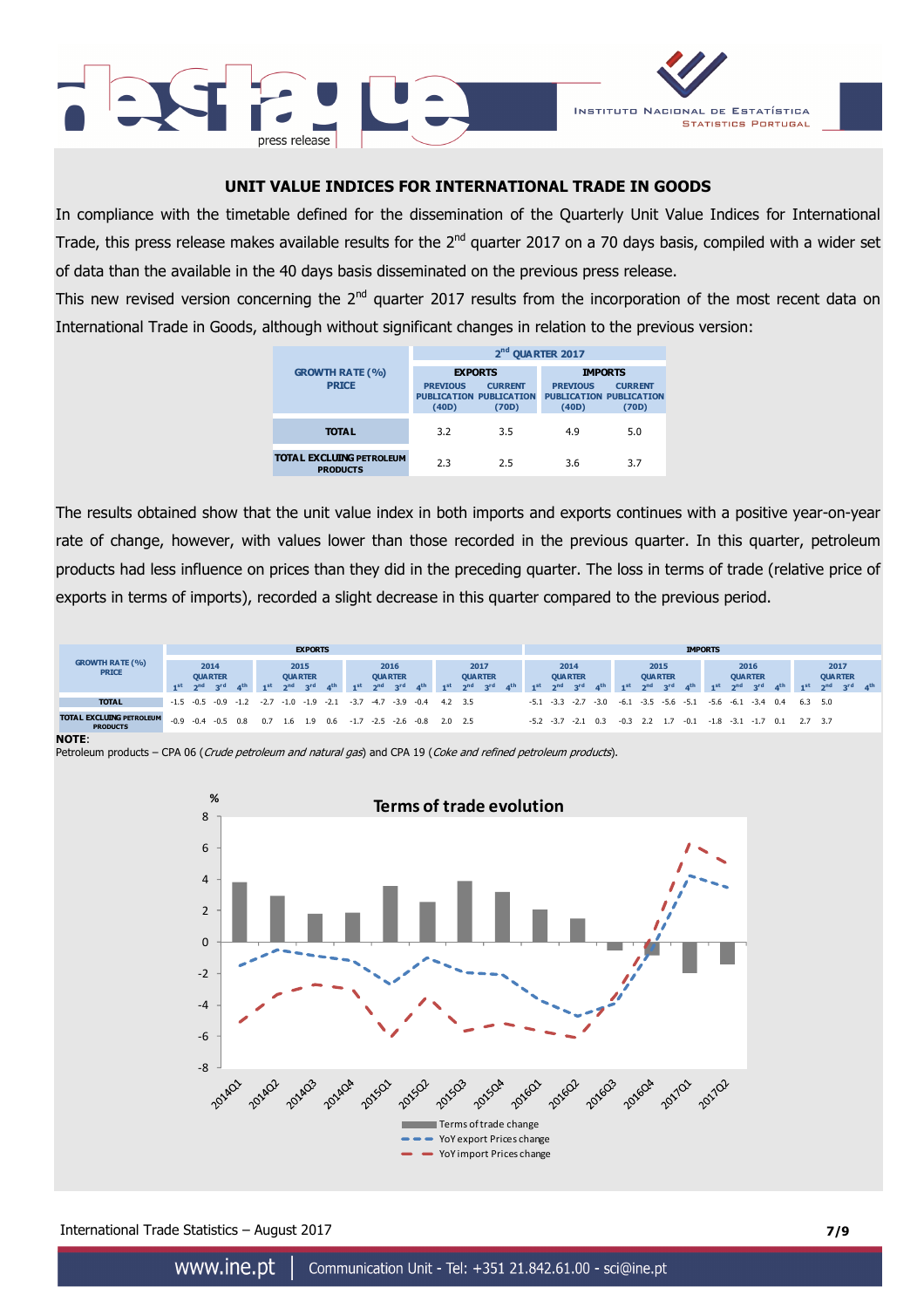



### **ABBREVIATIONS**

- EU European Union
- CN Combined Nomenclature, 2015, 2016 and 2017 versions
- BEC Classification by Broad Economic Categories, third revision
- CPA Statistical classification of products by activity, version 2.1

### **CONVENTIONAL SIGNS**

ә – Value less than half the module of the unit used

### **EXPLANATORY NOTES**

- **1.** International Trade compiles the statistical information about the commercial trade of goods with the European Union (Intra-EU trade) and Third Countries (Extra-EU trade). In terms of Intra-EU trade statistics it includes adjustments for non-responses as well as for enterprises with transactions below the defined exemption thresholds (which exempts from providing statistical data a significant number of enterprises).
- **2.** For simplification purposes, the terms associated to International Trade Statistics are narrowed to "imports" and "exports", however stating which market is being referred to (Intra-EU, Extra-EU and International Trade which includes the former two).
- **3.** In this "Press Release" the following statistical data are used:

2015: Intra-EU trade - January to December definitive results (revised data on 08/09/2017);

- Extra-EU trade January to December definitive results (revised data on 08/09/2017).
- 2016: Intra-EU trade January to December provisional results;

Extra-EU trade - January to December provisional results.

2017: Intra-EU trade - January to August monthly preliminary results;

Extra-EU trade - January to August monthly preliminary results.

- **4.** Due to rounding of numbers, totals might not correspond to the sum of the indicated parcels.
- **5.** Month-to-month growth rate it compares the level of each variable between two consecutive months. Although being an indicator that allows an up to date follow-up of the evolution of each variable, the value of this variation rate is particularly influenced by seasonal fluctuations effects and from other specific effects in one or both compared months.
- **6.** Year-on-year growth rate it compares the level of each variable between the current period and the same period of the previous year. The evolution of this rate is less biased from seasonal fluctuations. However, it might be influenced by these types of effects when referred to a specific period of time.
- **7.** Revisions: data available in this press release include regular revisions of the previous three months (according to the Revisions Policy applicable for the International Trade in Goods statistics) due to the replacement of estimations by new data from the enterprises and, in a lesser dimension, due to the corrections in data made by the reporting enterprises. The following table shows the impact of those revisions in the year-on-year growth rate (three months) disseminated in the previous press release:

| YEAR-ON-YEAR GROWTH RATE (%) - MAY 2017 TO JULY 2017 |                                                                               |      |  |  |  |  |  |
|------------------------------------------------------|-------------------------------------------------------------------------------|------|--|--|--|--|--|
|                                                      | <b>PREVIOUS</b><br><b>CURRENT</b><br><b>PUBLICATION</b><br><b>PUBLICATION</b> |      |  |  |  |  |  |
| <b>EXPORTS</b>                                       | 9.0                                                                           | 9.0  |  |  |  |  |  |
| <b>IMPORTS</b>                                       | 13.4                                                                          | 13.7 |  |  |  |  |  |

**8.** The BEC nomenclature - Classification by Broad Economic Categories doesn't include the Gold for monetary use (CN 71082000) and Coins, including coins with legal tender (except medals, coins mounted in objects of personal adornment coins with character collectibles with numismatic value, waste and scrap) (CN 71189000). The sum of the various categories of the BEC may not match with total trade, due to these exclusions and also for confidentiality reasons.

International Trade Statistics – August 2017 **8/9**